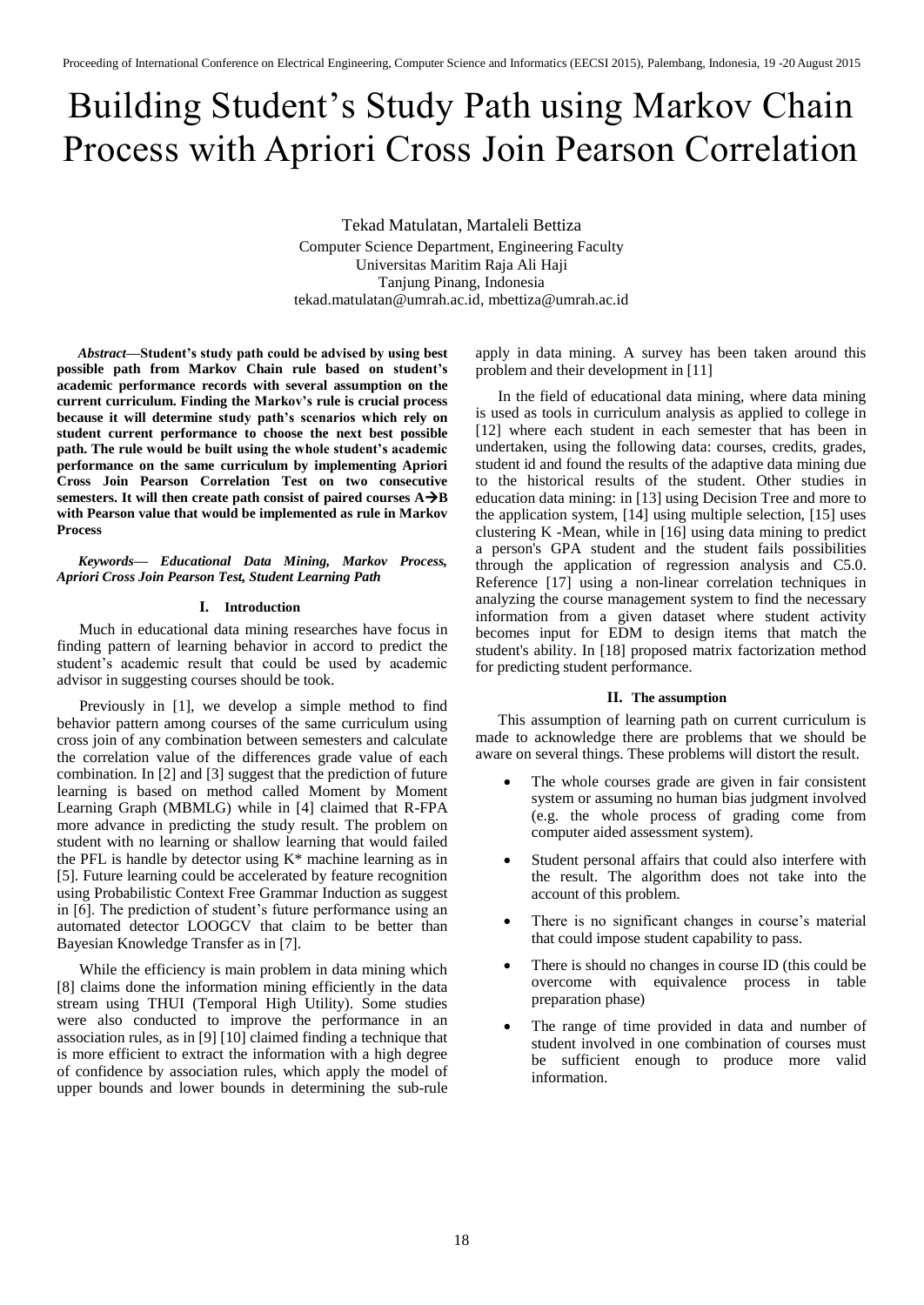Learning path would be effective to be advice for student who has complete minimal the first 2 semesters.

The process contain several steps starting with preparation of the data, then pairing the item set with cross product of one student's transactional record in semester, testing the combination in Pearson's Correlation Test, and last the value putting in to the rule of Markov Chain process.

### **III. The Preparation**

Some academic records system has multiple disperse tables containing the information on student's ID, course's ID, student's study result (Grade's numeric value) and the academic's period of the courses taken. These data should be already prepared in one table based on current curriculum of target study program with no null grade (cancel courses, courses in progress or incomplete) of the same curriculum of study program. If the course is offered to other study program, then the grade result of the student from other study program also be processed. If the course is offered by other study program but is not listed in current curriculum should not be considered, otherwise should. Also cleaning the repeating rows that will distort the result.

TABLE I. PREPARED TABLE OF ACADEMIC RESULT RECORD OF CURRENT CURRICULUM

| Semester       | Student ID     | Course ID    | <b>Student Result</b> |
|----------------|----------------|--------------|-----------------------|
| Semester $S_0$ | Student $St_1$ | Course $C_1$ | Grade $S_0St_1C_1$    |
| Semester $S_2$ | Student $St_1$ | Course $C_2$ | Grade $S_2St_1C_2$    |
|                | $\ddotsc$      | .            |                       |
| Semester $S_n$ | Student $Stm$  | Course $C_i$ | Grade $S_nSt_mC_i$    |

#### **IV. Pairing and counting the differences**

The next process would be creating apriori association by making cross join pair courses from semester n with the next semester  $n + 1$ . This could be simplified by stating the specific range of time that would be used in process e.g. the last 4 years records (for current 2015, the last 4 years would be 2010). Filtering the table based on time range could speed up the process.

The process start from the beginning of defining range of time e.g. from Odd Semester 2010 (in odd even semester system) as  $S_0$ , Even Semester 2010 as  $S_1$  and soon.

The whole courses in  $S_0$  would be cross-product paired with the whole courses in  $S_1$  (the nest semester) of the same student ID with differences of both grade value  $S_1St_xC_i - S_0St_xC_i$  (the next semester value subtract with previous semester grade value of pair courses). The differences then would be count as group result of pair courses.

$$
Ci \rightarrow Cj = (\forall Semester \ n : \ \forall Student \ m \ (C_i \ x \ C_j))
$$
 (1)

$$
\forall (Ci \rightarrow Cj) = Group Count((S_{n+1}St_mC_j - S_nSt_mC_i)) (2)
$$

For example, in odd semester  $2010$  (S<sub>0</sub>), student St<sub>0</sub> took subject A, B, C with the grade value result consecutively 4, 3, 4. Student  $St_1$  also took subject A, B, C with result 3, 3, 4.

In the next semester, even semester  $2010 (S_1)$  Student  $St_0$  took subject D, E with grade 3, 4 and student  $St_1$  took subject D, F with grade 3, 4. The cross join pair would be  $A \rightarrow D$ ,  $B \rightarrow D$ ,  $C\rightarrow D$  (comes from St<sub>0</sub> and St<sub>1</sub>),  $A\rightarrow E$ ,  $B\rightarrow E$ ,  $C\rightarrow E$  (from St<sub>0</sub>),  $A\rightarrow F$ ,  $B\rightarrow F$ ,  $C\rightarrow F$  ( from  $St_1$ ).

Table II shows the group counting from student  $St_0$  and  $St_1$ . The differences grade in  $A \rightarrow D$  for student St<sub>0</sub>, would be -1 (grade value  $3 - 4$ ) that appears 1 times and the differences 0 is from student St<sub>1</sub> (grade value  $3 - 3$ ) that occurs 1 times. Differences 0 mean there is no different in grade result in both pair courses. We can now calculate the Support for each possibilities, where Support is times of occurrences divided by total number of events.

TABLE II. GROUPING THE DIFFERENCES AND COUNTING THE OCCURRENCES, WITH SUPPORT

| Pair             | Differences | Occurrences    | Support       |
|------------------|-------------|----------------|---------------|
| Courses          |             |                |               |
| $A\rightarrow D$ | $-1$        |                | $\frac{1}{2}$ |
|                  | 0           |                | $\frac{1}{2}$ |
| $B\rightarrow D$ | 0           | 2              | 2/2           |
| $C\rightarrow D$ | -1          | $\overline{2}$ | 2/2           |
| $A\rightarrow E$ | 0           |                | 1/1           |
| $B\rightarrow E$ |             |                | 1/1           |
| $C\rightarrow E$ | 0           |                | 1/1           |
| $A\rightarrow F$ |             |                | 1/1           |
| $B\rightarrow F$ |             |                | 1/1           |
| $C\rightarrow F$ |             |                | 1/1           |

#### **V. Testing the correlation in Pearson-R**

For each pair courses, the differences group count would now be calculated in Pearson-R correlation test to see if the pattern would be in strong or weak, positive or negative or no relation at all. With the value range from 0 to 1 where 0 mean no correlation and more than half to 1 mean strong positive correlation or -1 (strong negative correlation) or any number closer to 0 as week correlation.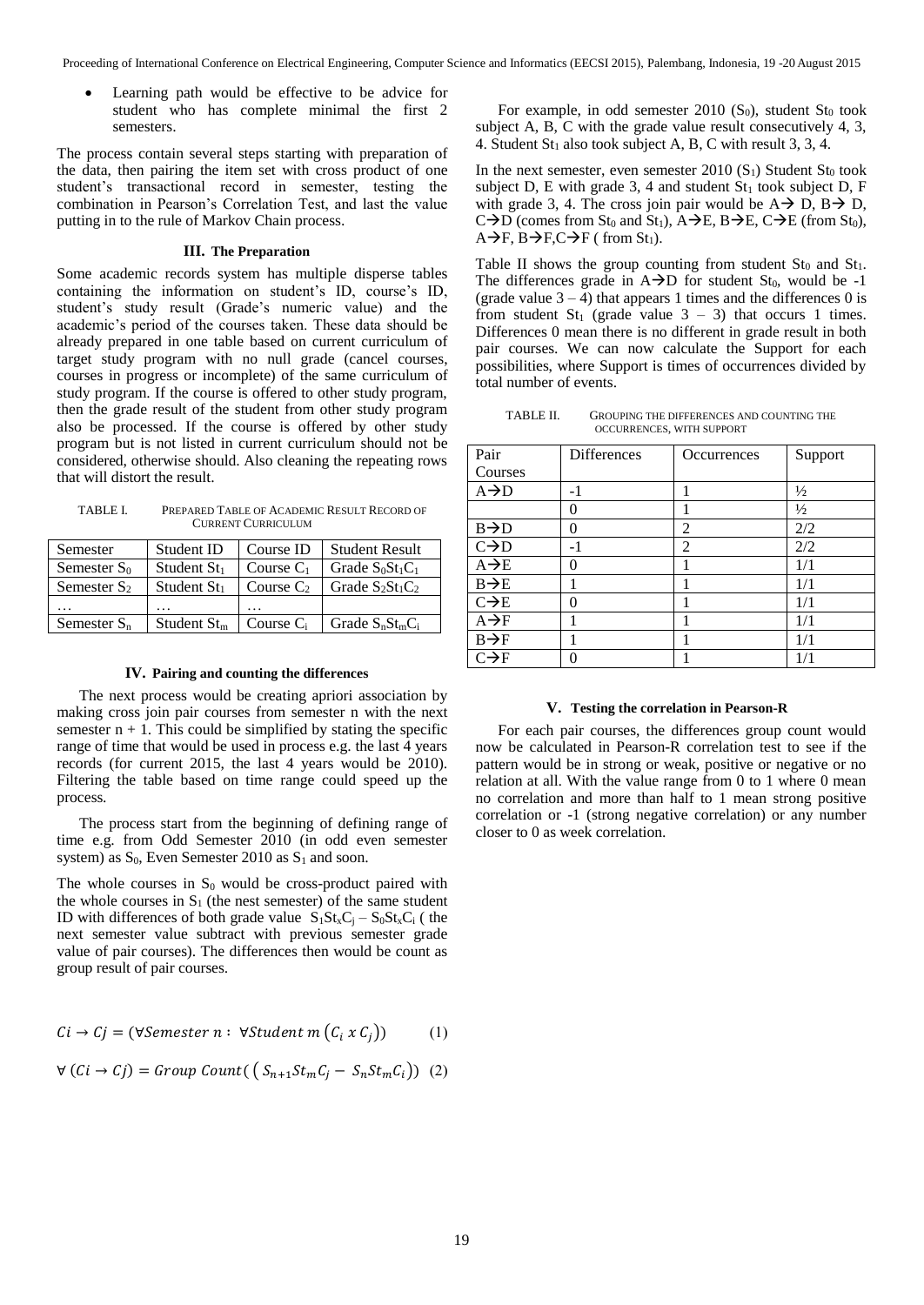

Fig. 1. The graph of the correlation result; (a) strong positive with Pearson value = 0.52, (b) strong negative with Pearson value = -0.5, (c) weak positive with Pearson value =  $0.11$  and (d) weak negative with Pearson value =  $-0.21$ 

The correlation could be plotted in to Cartesian graph as show in fig. 1, but because the previous example has too little information, could not be used as example chart, instead we use illustrative data that could be seen on table III. The illustrative data in fig.1 show strong or weak of positive or negative correlation on  $Ci\rightarrow Cj$ . The y axis is the number of events and the x-axis is the differences values.

TABLE III. ILLUSTRATIVE COURSE CORRELATION RULE

| Ci<br>Ci<br><b>Differences</b><br>Pearson<br>Support<br><b>Occurrences</b><br>1/28<br>0.52<br>F<br>H<br>$-2$<br>1/28<br>$-1$<br>3<br>3/28<br>0<br>4/28<br>4<br>7/28<br>7<br>2<br>3<br>12/28<br>12<br>12/39<br>$-0.5$<br>$-2$<br>12<br>F<br>15/39<br>15<br>-1<br>7/39<br>7<br>0<br>3/39<br>3<br>1/39<br>2<br>1<br>3<br>1/39 |  |  |  |
|----------------------------------------------------------------------------------------------------------------------------------------------------------------------------------------------------------------------------------------------------------------------------------------------------------------------------|--|--|--|
|                                                                                                                                                                                                                                                                                                                            |  |  |  |
|                                                                                                                                                                                                                                                                                                                            |  |  |  |
|                                                                                                                                                                                                                                                                                                                            |  |  |  |
|                                                                                                                                                                                                                                                                                                                            |  |  |  |
|                                                                                                                                                                                                                                                                                                                            |  |  |  |
|                                                                                                                                                                                                                                                                                                                            |  |  |  |
|                                                                                                                                                                                                                                                                                                                            |  |  |  |
|                                                                                                                                                                                                                                                                                                                            |  |  |  |
|                                                                                                                                                                                                                                                                                                                            |  |  |  |
|                                                                                                                                                                                                                                                                                                                            |  |  |  |
|                                                                                                                                                                                                                                                                                                                            |  |  |  |
|                                                                                                                                                                                                                                                                                                                            |  |  |  |
|                                                                                                                                                                                                                                                                                                                            |  |  |  |

| G           | H | 0.11    | $-4$             | 1                | 1/47  |
|-------------|---|---------|------------------|------------------|-------|
|             |   |         | $-3$             | $\boldsymbol{0}$ | 0/47  |
|             |   |         | $-2$             | 4                | 4/47  |
|             |   |         | $-1$             | 6                | 6/47  |
|             |   |         | $\boldsymbol{0}$ | 13               | 13/47 |
|             |   |         | 1                | 17               | 17/47 |
|             |   |         | $\overline{2}$   | 4                | 4/47  |
|             |   |         | 3                | $\boldsymbol{0}$ | 0/47  |
|             |   |         | 4                | $\overline{2}$   | 2/47  |
|             |   |         |                  |                  |       |
| $\mathbf G$ | I | $-0.21$ | $-4$             | $\mathbf{1}$     | 1/53  |
|             |   |         | $-3$             | $\boldsymbol{0}$ | 0/53  |
|             |   |         | $-2$             | 9                | 9/53  |
|             |   |         | $-1$             | 27               | 27/53 |
|             |   |         | $\boldsymbol{0}$ | 9                | 9/53  |
|             |   |         | $\mathbf{1}$     | 6                | 6/53  |
|             |   |         | 2                | 1                | 1/53  |
|             |   |         | 3                | $\boldsymbol{0}$ | 0/53  |